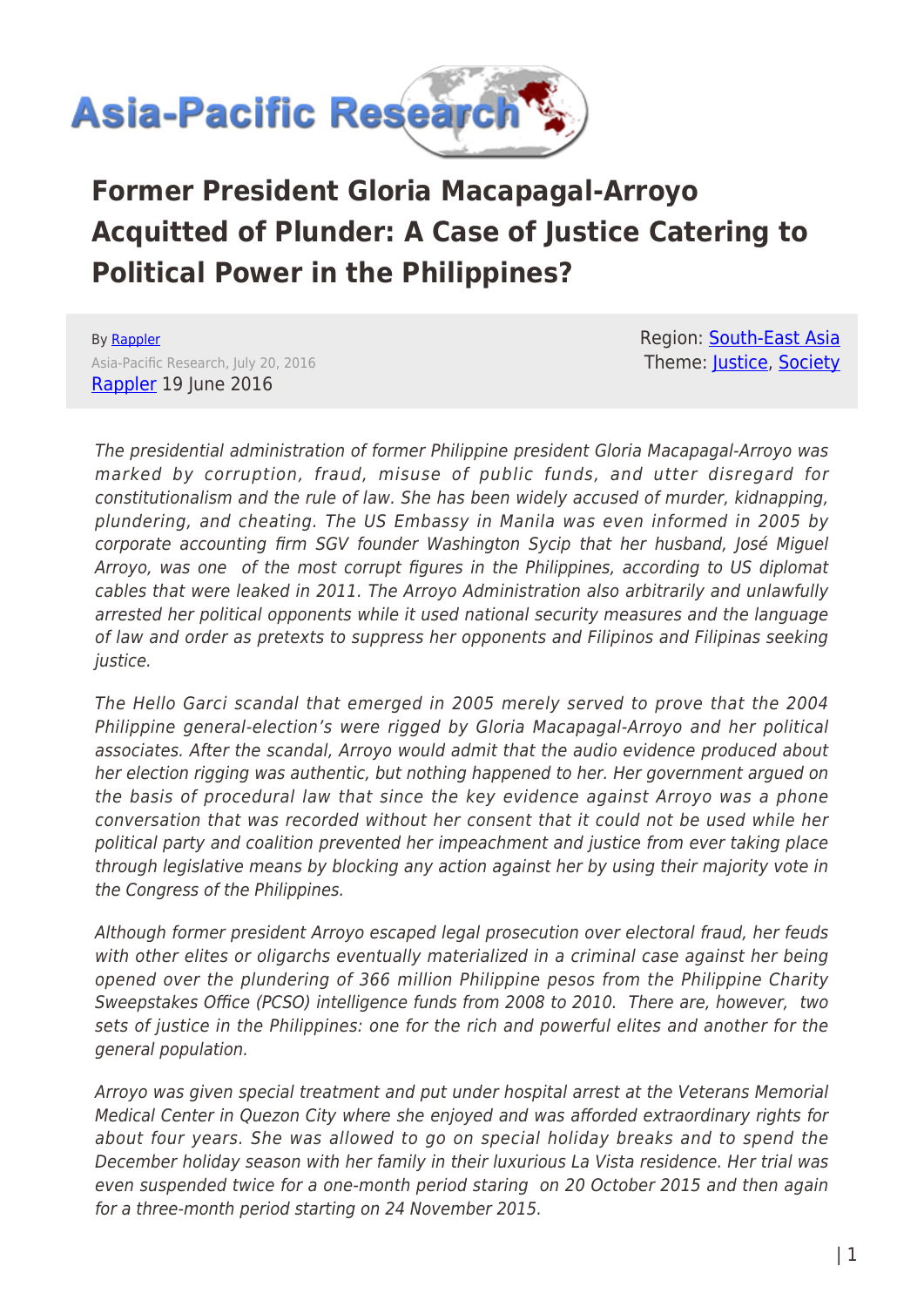After Rodrigo Duterte was elected as the president of the Philippines he said that he was ready to grant former Philippine president Gloria Macapagal-Arroyo a pardon. Being influenced by the political change in Manila and new atmosphere in the Philippines, the Supreme Court of the Philippines, which itself is a corrupt institution that caters to interest groups, finally acquitted Arroyo. No longer arguing that she needed to be in the hospital, Arroyo would leave the the Veterans Memorial Medical Center. She escaped justice once again and it is unlikely that anything besides token action will be taken against her for her past crimes as the president of the Philippines.

Without expressing doubt about the legitimacy of the legal process or analyzing the political nature of the Supreme Court acquittal, the following is a report of the acquittal of Arroyo that looks at the appointment origins of all the judges involved. It is worth noting that almost all of the judges in the Supreme Court were appointed by Arroyo herself.

**Mahdi Darius Nazemroaya, Asia-Pacific Research Editor, 21 July 2016.**



Former Philippine president Gloria Macapagal-Arroyo during hospital arrest.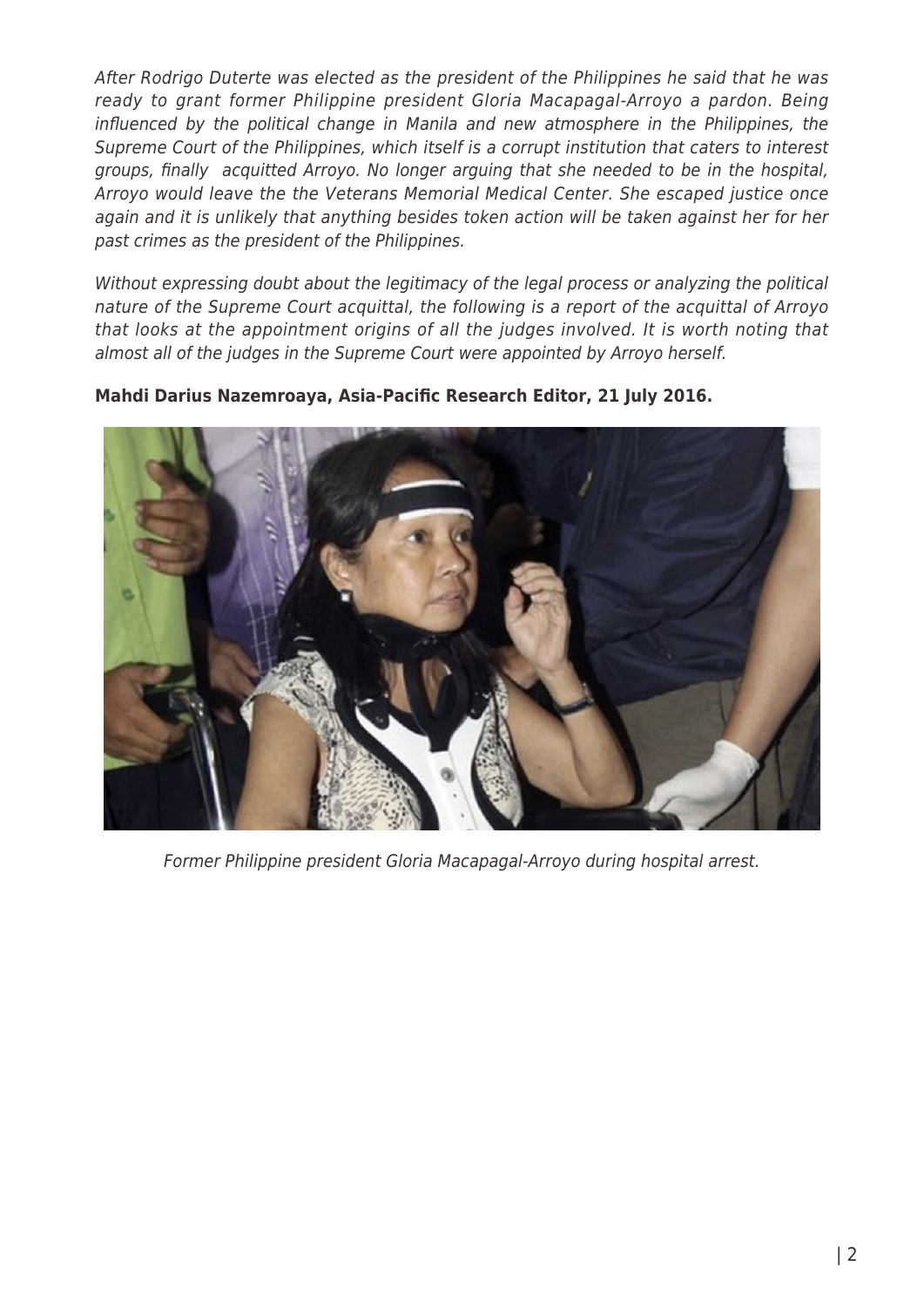

Former former Philippine president Gloria Macapagal-Arroyo leaving the hospital after she is acquitted.



Gloria Macapagal-Arroyo with her lawyer Raul Lambino taking a picture right after her acquittal.

MANILA, Philippines – After nearly 4 years of hospital arrest, former Philippine president Gloria Macapagal-Arroyo will soon be free.

The Supreme Court on Tuesday, July 19, acquitted Mrs Arroyo of plunder as it granted her plea to drop the case against her. This sets in motion her release from the Veterans Memorial Medical Center, where she has been detained since October 2012.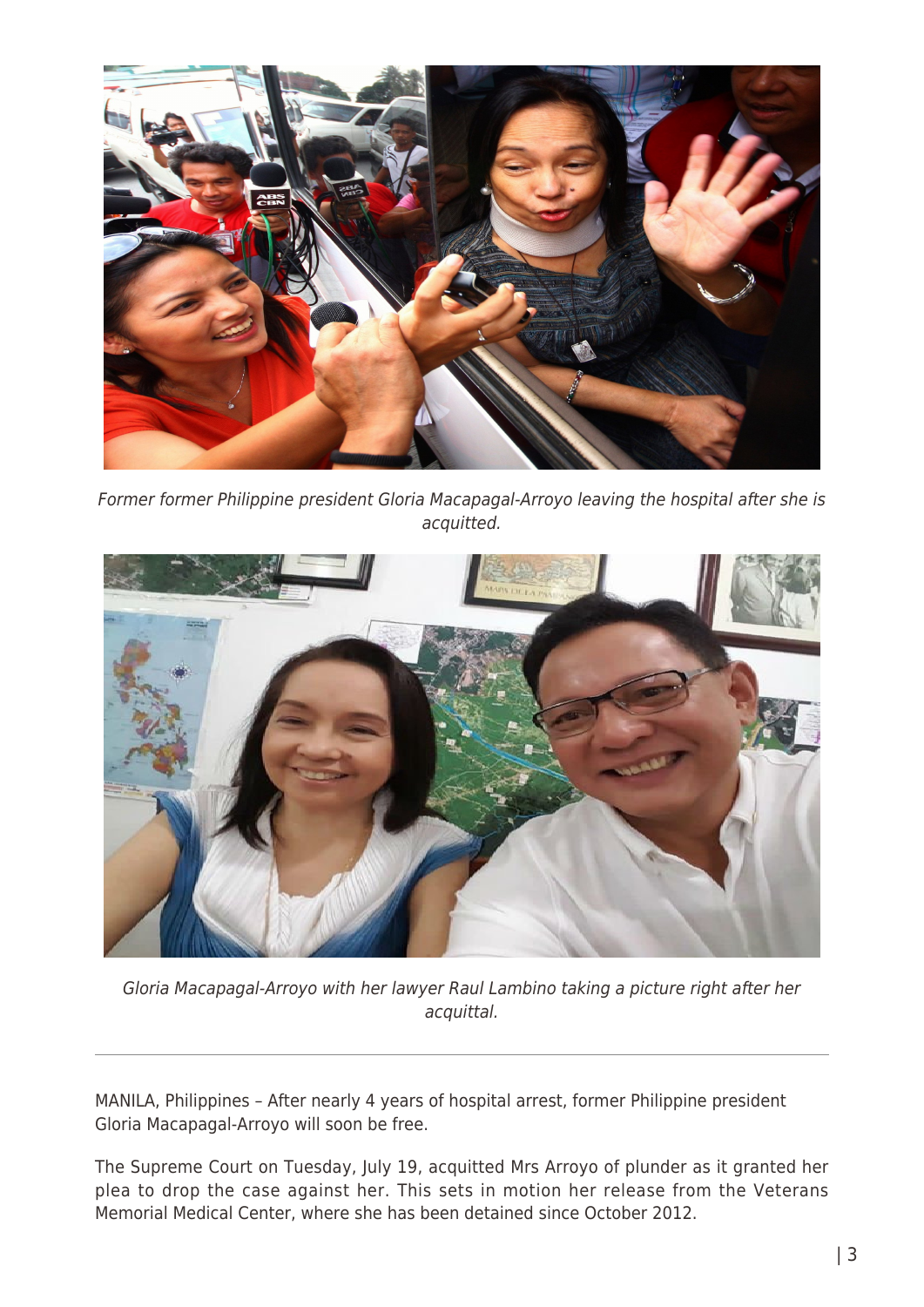SC Spokesman Theodore Te told a press conference Tuesday afternoon that the Court annulled the criminal case for "insufficiency of evidence" and ordered her "immediate release."

Te said the vote was 11-4 in favor of Arroyo's petition to junk a Sandiganbayan ruling that gave the go-signal for her plunder trial in connection with charges that she misused funds of the state-run Philippine Charity Sweepstakes Office (PCSO).

Covered by the case aside from Arroyo is former PCSO budget officer Benigno Aguas, who is detained at Camp Crame. He was also ordered released.

Quoting from the decision, Te said: "Wherefore, the Court grants the petitions for certiorari; annuls and sets aside the resolutions issued in Criminal Case No. SB-12-CRM-0174 by the Sandiganbayan on April 6, 2015 and September 10, 2015; grants the petitioners' respective demurrers to evidence; dismisses Criminal Case No. SB-12-CRM-0174 as to the petitioners Gloria Macapagal-Arroyo and Benigno Aguas for insufficiency of evidence; ORDERS the immediate release from detention of said petitioners; and makes no pronouncements on costs of suit."

The justices who dissented or voted against Arroyo are Chief Justice Maria Lourdes Sereno, Senior Associate Justice Antonio Carpio, and Associate Justices Marvic Leonen and Benjamin Caguioa. Of the 4, only Carpio is an appointee of Mrs Arroyo; the rest were appointed by former president Benigno Aquino III.

The 11 justices who ruled in favor of the former president are:

- Justice Presbitero Velasco Jr
- Justice Teresita de Castro
- **Justice Arturo Brion**
- Justice Diosdado Peralta
- **Industice Lucas Bersamin**
- Justice Mariano del Castillo
- Justice Jose Perez
- Justice Jose Mendoza
- **ILISTICE Bienvenido Reyes**
- Justice Estela Perlas-Bernabe
- Justice Francis Jardeleza

Of the 11, eight are Arroyo appointees and 3 were appointed by Aquino: Bernabe, Reyes and Jardeleza.

# **'Final bastion of justice'**

One of Arroyo's lawyers, Raul Lambino, was with her Tuesday at the Veterans hospital.

He told radio station dzMM: "Kasama ko nga po si Pangulong Arroyo rito at lubos po yung ating kagalakan ngayon dito sa naging botohan o info na dumating sa amin. Naiyak po siya siyempre lahat ng mga kasama namin rito sa magandang balitang dumating sa atin." (I am with President Arroyo, and we're grateful for the decision or the information that reached us. We are all in tears.)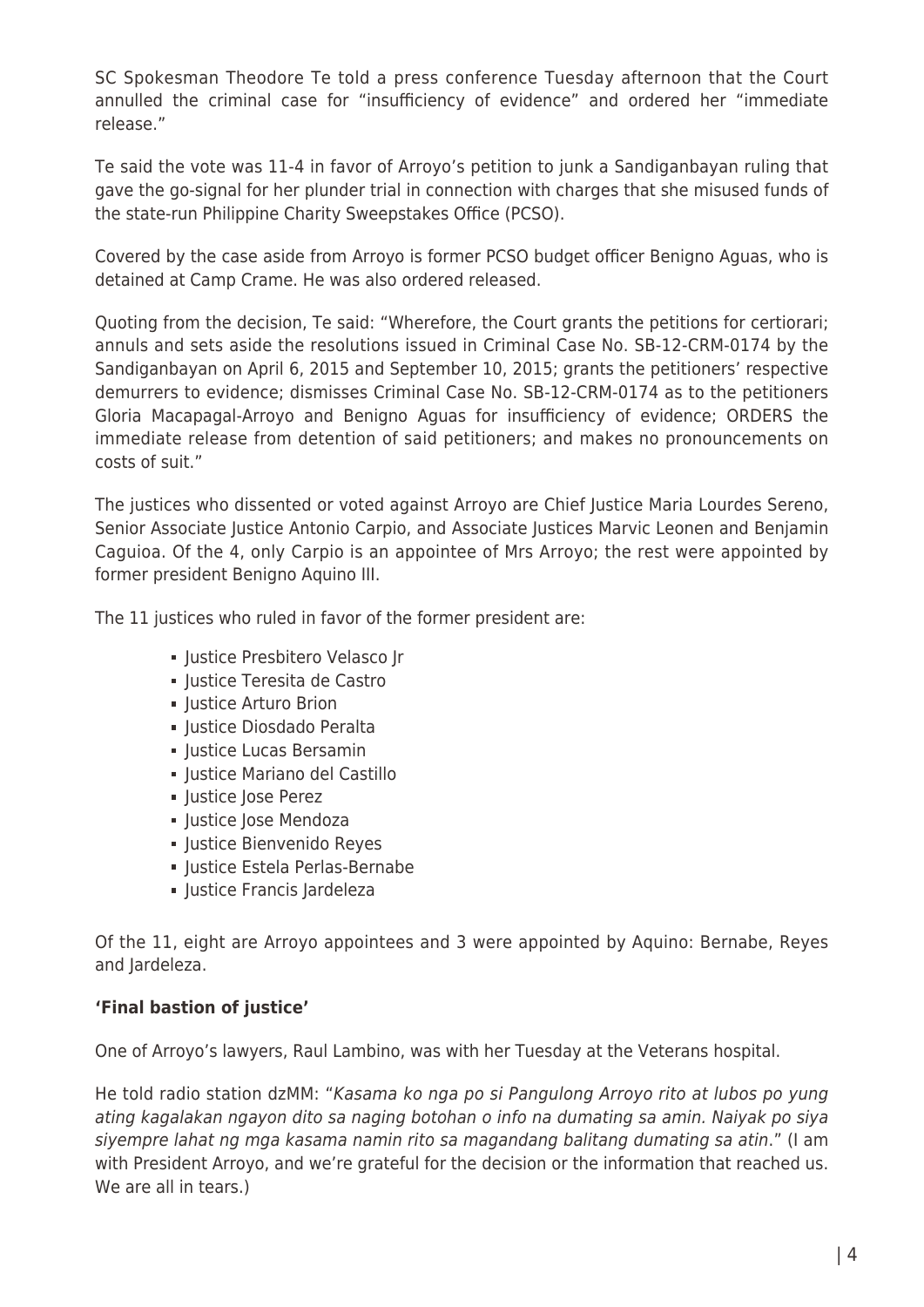"Para sa akin, malaya na ang dating Pangulo," he added. (As far as I am concerned, our president is free.)

Lambino said the Philippine National Police would process Arroyo's release after the SC releases its verdict.

Arroyo's other lawyer, Ferdinand Topacio, said in a statement: "The Supreme Court has once again proven itself to be the final bastion of justice and the rule of law. Its ruling today has validated what we have been saying for six years now: that the charges against former President Gloria Macapagal-Arroyo are nothing more than disingenuous attempts at political persecution by a corrupt and inept Aquino administration intent on covering up its gross lack of accomplishments by harassing its political opponents."

The Court found the evidence against her weak, the same sources said. Prior to this, the Supreme Court already stopped her trial at the Sandiganbayan.

The 69-year-old Arroyo, who is currently Pampanga representative, is the second Philippine president to be detained for plunder.

In April 2001, ousted president Joseph Estrada was jailed for plunder over charges of unexplained wealth. The Sandiganbayan convicted and sentenced him to life in jail in September 2007. But only 6 weeks after, in October 2007, his successor Arroyo pardoned him.

#### **Landmark ruling**

Tuesday's landmark ruling on Mrs Arroyo came barely a month after Aquino stepped down from office and less than a week before President Rodrigo Duterte, who favors her release, delivers his first State of the Nation Address (SONA.).

It was Aquino who jailed Arroyo and subsequently led the impeachment charge against her appointed chief justice, the late Renato Corona.

Through veteran lawyer Estelito Mendoza, Arroyo had petitioned the Supreme Court to approve her "demurrer to evidence," a plea to dismiss a case on the basis of weak evidence. She went to the High Tribunal for relief after the anti-graft court Sandiganbayan dismissed the demurrer.

Arroyo filed the "demurrer to evidence" in 2014 before the Sandiganbayan. The anti-graft court dismissed this in April 2015, paving the way for her trial for plunder over the alleged misuse of PCSO funds.

Arroyo then challenged the Sandiganbayan ruling before the Supreme Court in a 100-page petition filed by Mendoza.

#### PCSO plunder

The Court's approval of the Arroyo petition in effect acquits her of the P366-million plunder suit filed by the Ombudsman in July 2012 against her and 9 other former goverment officials.

The Ombudsman's suit, filed a week before then President Aquino was to deliver his 3rd